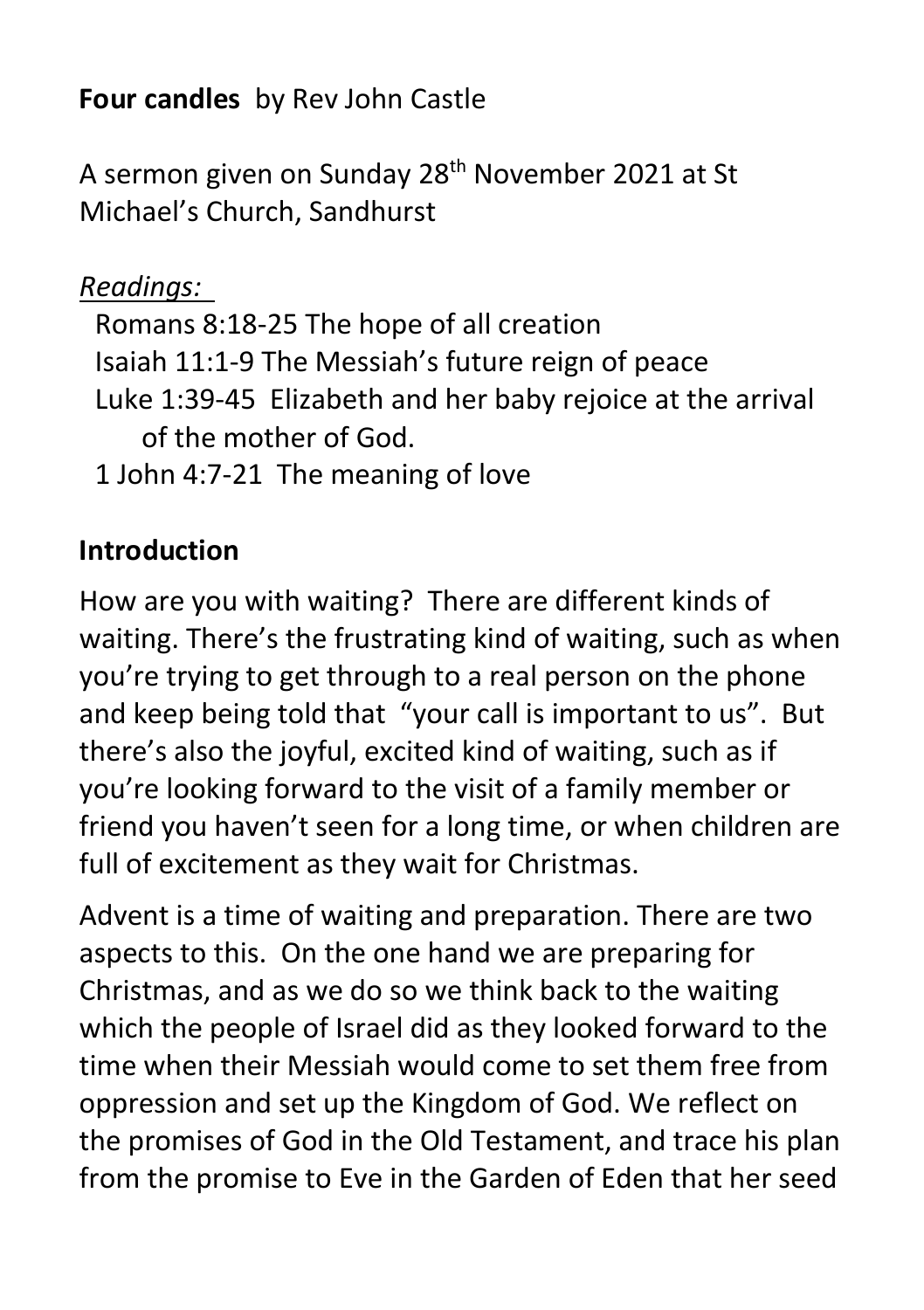would bruise the serpent's head<sup>1</sup>, through the calling of Abraham and the people of Israel, through the prophecies about the coming of the Messiah, to the birth of Jesus as a descendant of King David in David's birthplace, Bethlehem<sup>2</sup>.

But as Christians we know that the calling of the people of Israel was only part of God's greater plan for the redemption of the world. We believe that Jesus was the promised Messiah, and that he fulfilled God's plan for salvation by dying on the Cross and rising again to bring us forgiveness of sins and a place in the heavenly Paradise. But we also recognise that the fulfilment of God's plan is not yet complete. The rule of the Messiah in the Kingdom of God will one day bring an end to injustice and suffering. There must be a reckoning for all the evil that has been committed on the earth, and a reward for those who have been faithful to God. And so Advent is also a time for looking forward to that fulfilment, which we speak of as Christ's Second Coming as Judge.

One way of marking the period of Advent is to light a candle each Sunday. The four candles can represent different things, but tonight I want to look at the four Advent themes of Hope, Peace, Joy and Love, which have been the topics of our four bible readings.

<sup>&</sup>lt;sup>1</sup> Genesis 3:15. The seed, i.e offspring of the Eve is interpreted as Christ, and the serpent as Satan. The Bruising of the head is interpreted as Christ's victory over evil on the Cross.

 $2$  See Matthew 2:4-6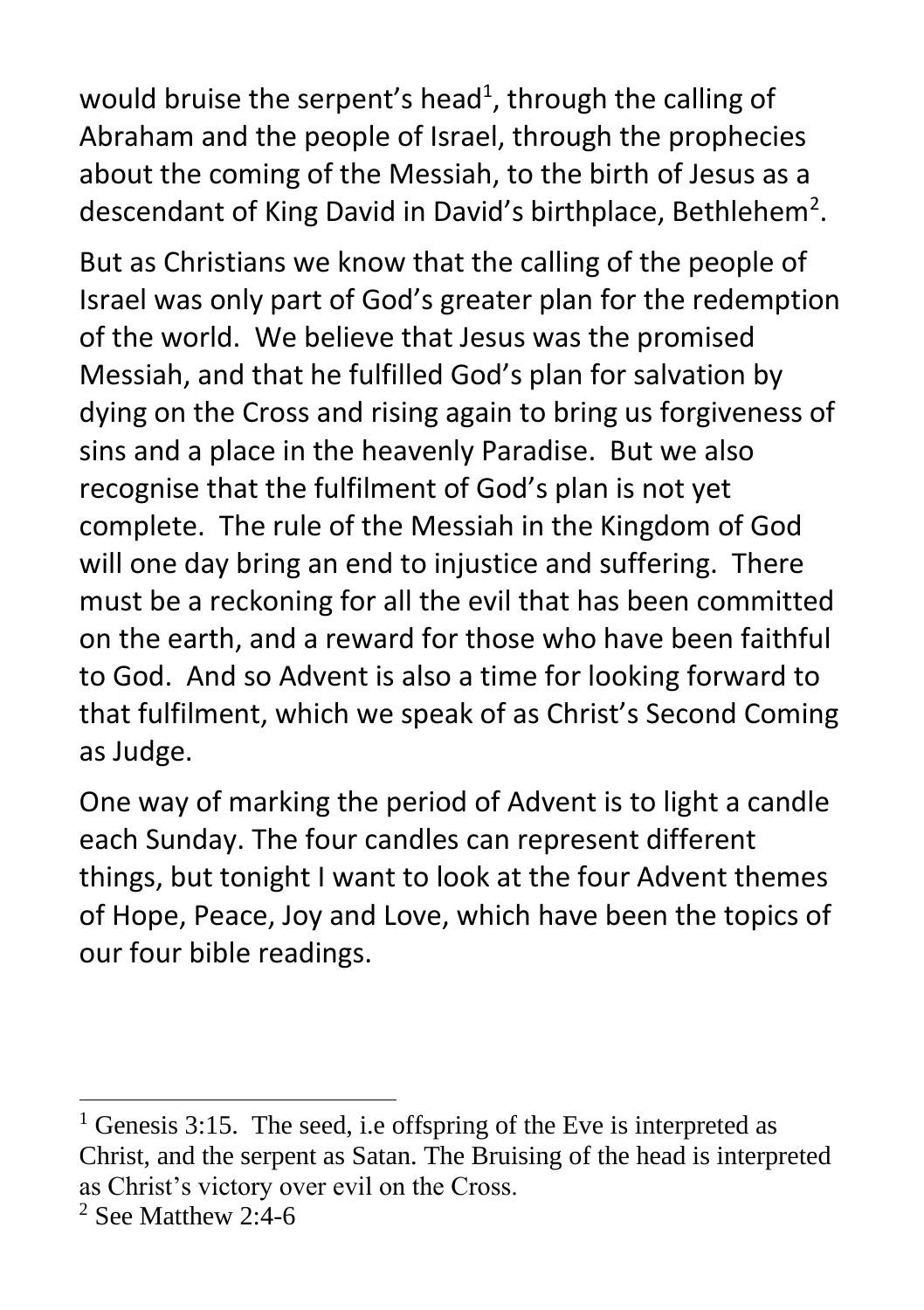# **Hope**

Our first reading was part of St Paul's letter to the Romans, and comes from the wonderful chapter 8 which speaks of the purposes of God for the whole of creation. With modern awareness of climate change and biodiversity loss, we're increasingly noticing the "groaning" of creation that Paul writes about. But there is hope that one day the whole creation will be liberated as God brings his purposes for the world to a completion. As we allow the Spirit of God to dwell in our hearts, we find ourselves also "groaning" in anticipation. Paul uses the image of a woman in labour. The experience may be grim, but it is temporary, and will result in the joy of new birth. And so God will bring a new world to birth, a world in which the glory that will be revealed will make the sufferings of this present time pale into insignificance. What keeps us going through it all is hope which means looking forward to the future with confidence. Of course, as Paul says, it requires belief in a future which is yet unseen, but that belief is grounded in our experience of being called by God, and being saved by the self-giving sacrifice of Jesus for us, as he explains in the following  $verses<sup>3</sup>$ .

### **Peace**

What will this new world that God is bringing to birth be like? Our second reading was one of Isaiah's most beautiful prophecies, which speaks first of all about the promised King who will reign with wisdom, righteousness, justice and faithfulness. In his kingdom there will be no room for

<sup>3</sup> Romans 8:30-31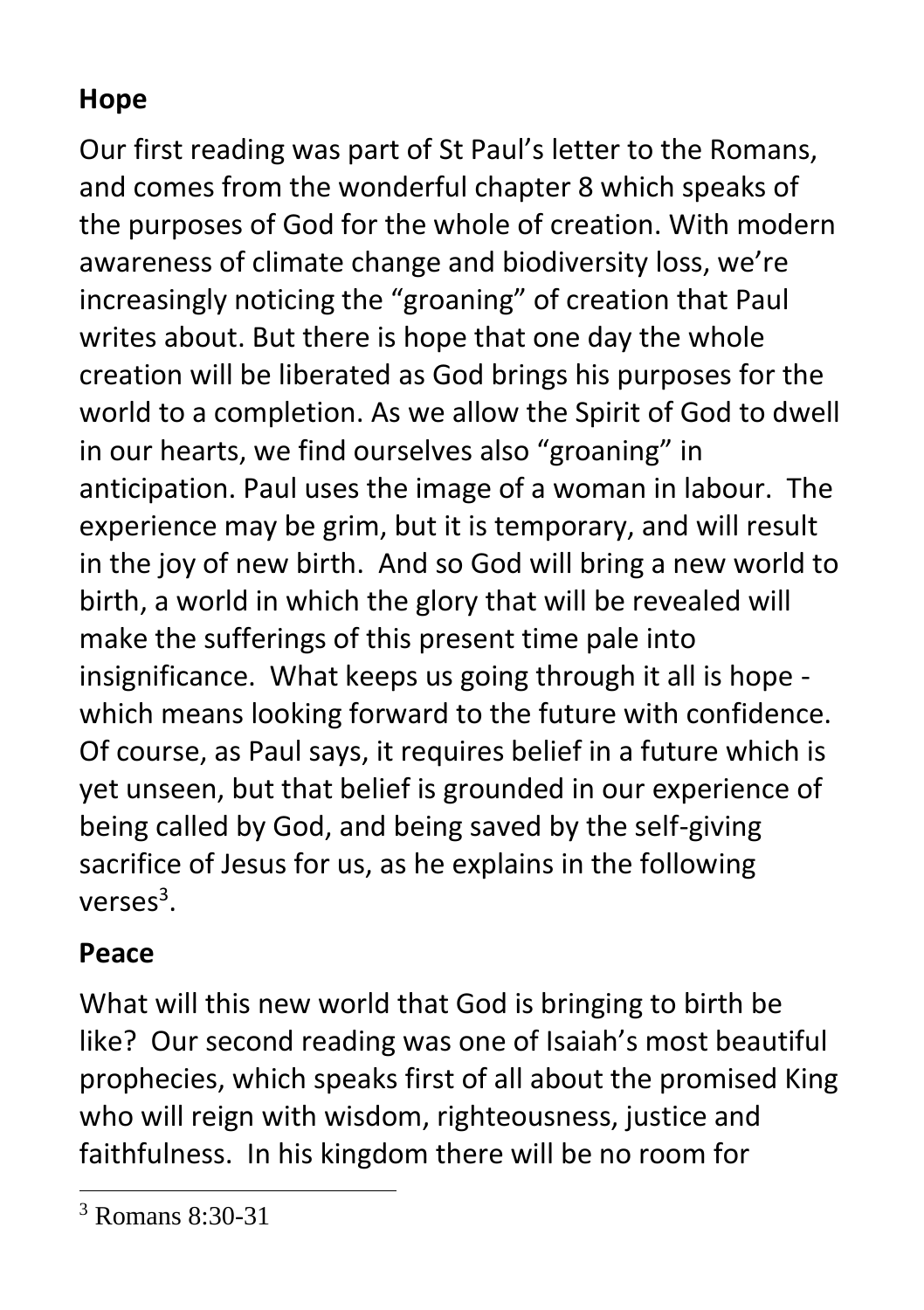violence, hostility or fear. It is a place where the wolf will lie down with the lamb, and a child will lead the calf and the lion together. When I think of the mindless cruelty in today's world, and the callousness which allows the innocent to suffer through indifference and greed, the phrase "They will not hurt or destroy on all my holy mountain" brings tears to my eyes.

This is a picture of the Hebrew concept of Shalom – which means peace, harmony and well-being thrown into one. What is the key to this? Isaiah tells us that it is when "the earth will be full of the knowledge of the LORD as the waters cover the sea". What he means is not that people will *know about* the Lord, but that people will *know him personally*. It's that relationship with God that transforms us and enables us to become the people he intended us to be – people who are at peace with God, with ourselves, with each other and with the creation. The peace that Christ brings is not just for the future – we can live it now.

### **Joy**

The passage I chose for joy was that meeting between the virgin Mary and her older cousin Elizabeth. It comes just after the archangel Gabriel has appeared to Mary to announce her calling to be the mother of the Son of God<sup>4</sup>. Gabriel has told Mary that Elizabeth, who was infertile and is past child-bearing years, is expecting her own baby, and so Mary goes to visit her. She knows that Elizabeth will understand and believe her story.

 $4$  Luke 1:26-38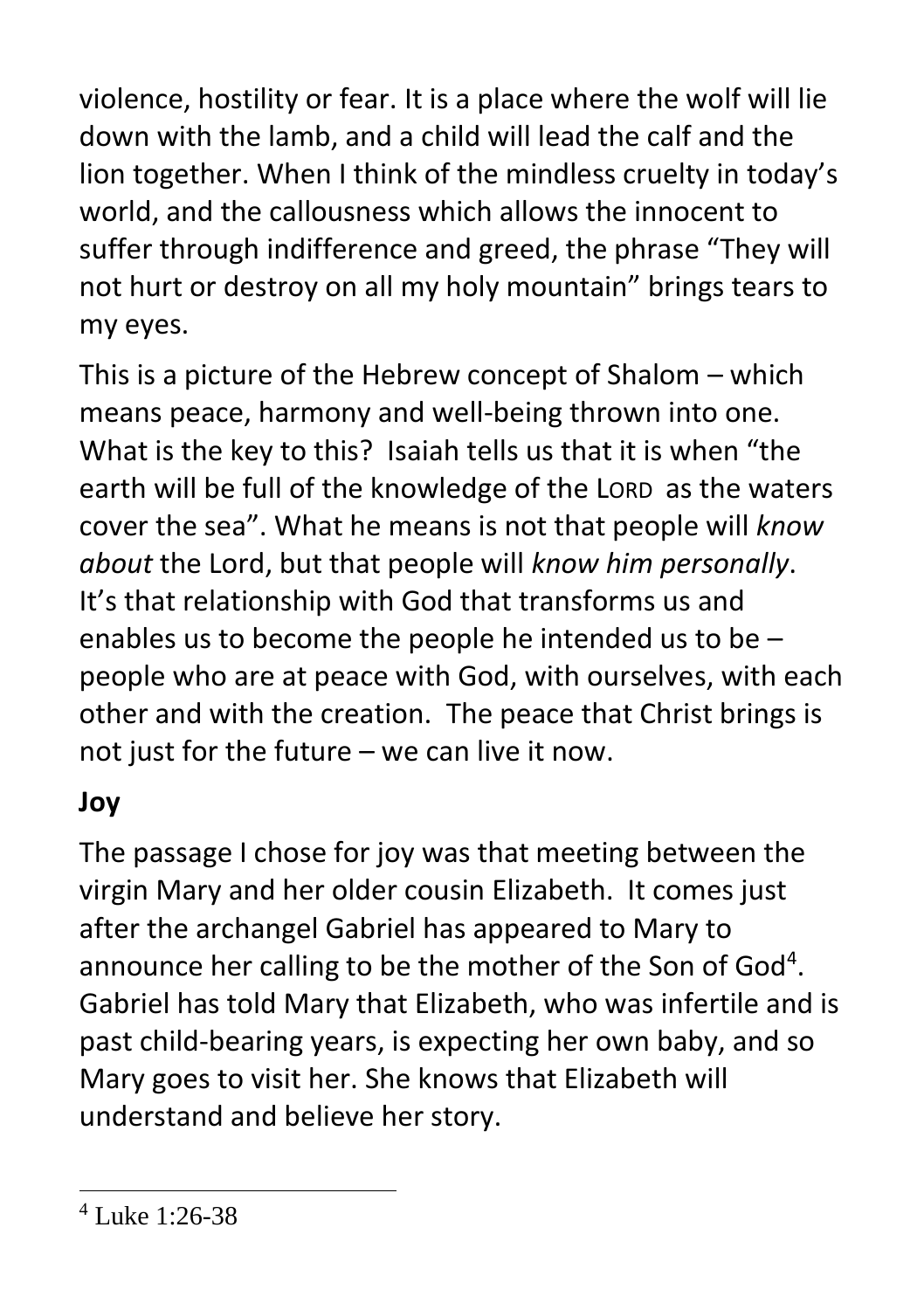What happens as Mary arrives at the house and calls Elizabeth's name is a spontaneous outburst of joy. And, remarkably, it begins with Elizabeth's unborn baby, now of 6 months' gestation, "leaping for joy" in her womb, as she describes it. You may remember that Elizabeth's husband Zechariah was told that John would be filled with the Holy Spirit from his mother's womb<sup>5</sup>, so perhaps this should not be such a surprise to us.

But how did Elizabeth know what had happened inside Mary? Perhaps Mary had sent her a message in advance. But whatever the case, Elizabeth is filled with joy as she recognises the enormous blessing God has brought to both of them and to the world. And a few verses later Mary bursts into a prophetic message, which we know as the Magnificat, praising God for the way he chooses those who are of low status in the world's eyes and raises them up by his mighty power<sup>6</sup>.

Like Mary and Elizabeth, when we realise how God is bringing his good purposes for the world into effect, and how he has even chosen us to be part of this, we too will be filled with joy. The joy of Christ's birth is not just for Christmas – it is for every day.

#### **Love**

And finally we come to love. There are many kinds of love. But the fullest meaning of love, according to the apostle John, is expressed in the love that God showed for us:

 $<sup>5</sup>$  Luke 1:15</sup>

<sup>6</sup> Luke 1:46-55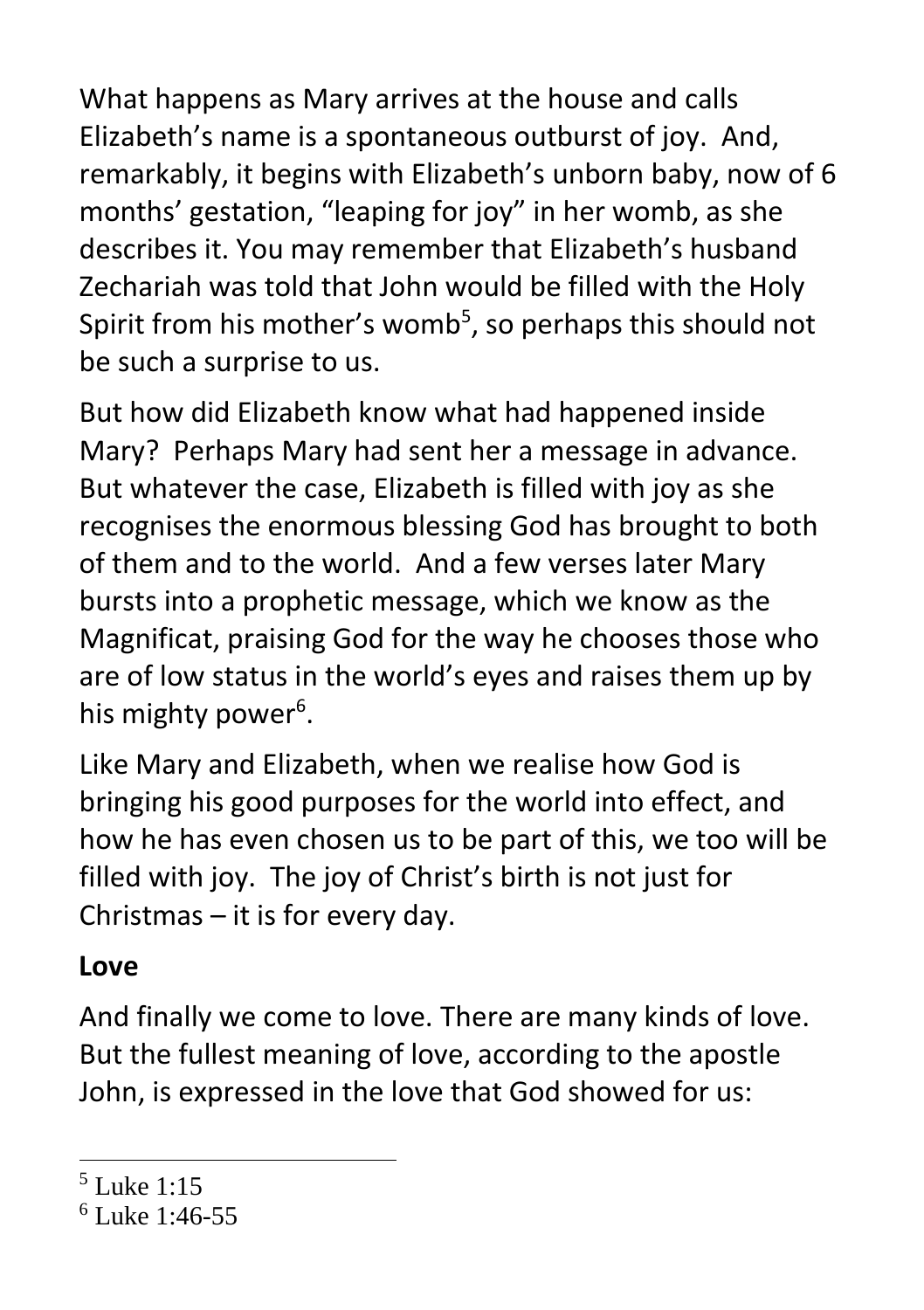In this is love, not that we loved God but that he loved us and sent his Son to be the atoning sacrifice for our sins<sup>7</sup>.

God, John explains, is the source of love. This is the kind of love that seeks the wellbeing of another, even when this is to our own disadvantage. When we learn to love others like this, we are allowing something of God himself to be manifested through us.

Beloved, since God loved us so much, we also ought to love one another. No one has ever seen God; if we love one another, God lives in us, and his love is perfected in us.

Christmas is supposed to be a time of goodwill, but it can also be a time when patience is tested and relationships can become strained. How important it is for us to remember what Christmas is all about – in the famous words from John's gospel:

God so loved the world that he gave his only Son.

Christmas is about God's love for us, shown in Jesus. That's the true Christmas present. Everything else is just the wrapping paper.

If we choose each day to meditate on God's love for us, and choose to follow the path of love, then we will have no need to fear Christ's judgement. As John writes a few verses later in his first letter:

Love has been perfected among us in this: that we may have boldness on the day of judgement, because as he is, so are we

<sup>7</sup> 1 John 4:10 NRSV